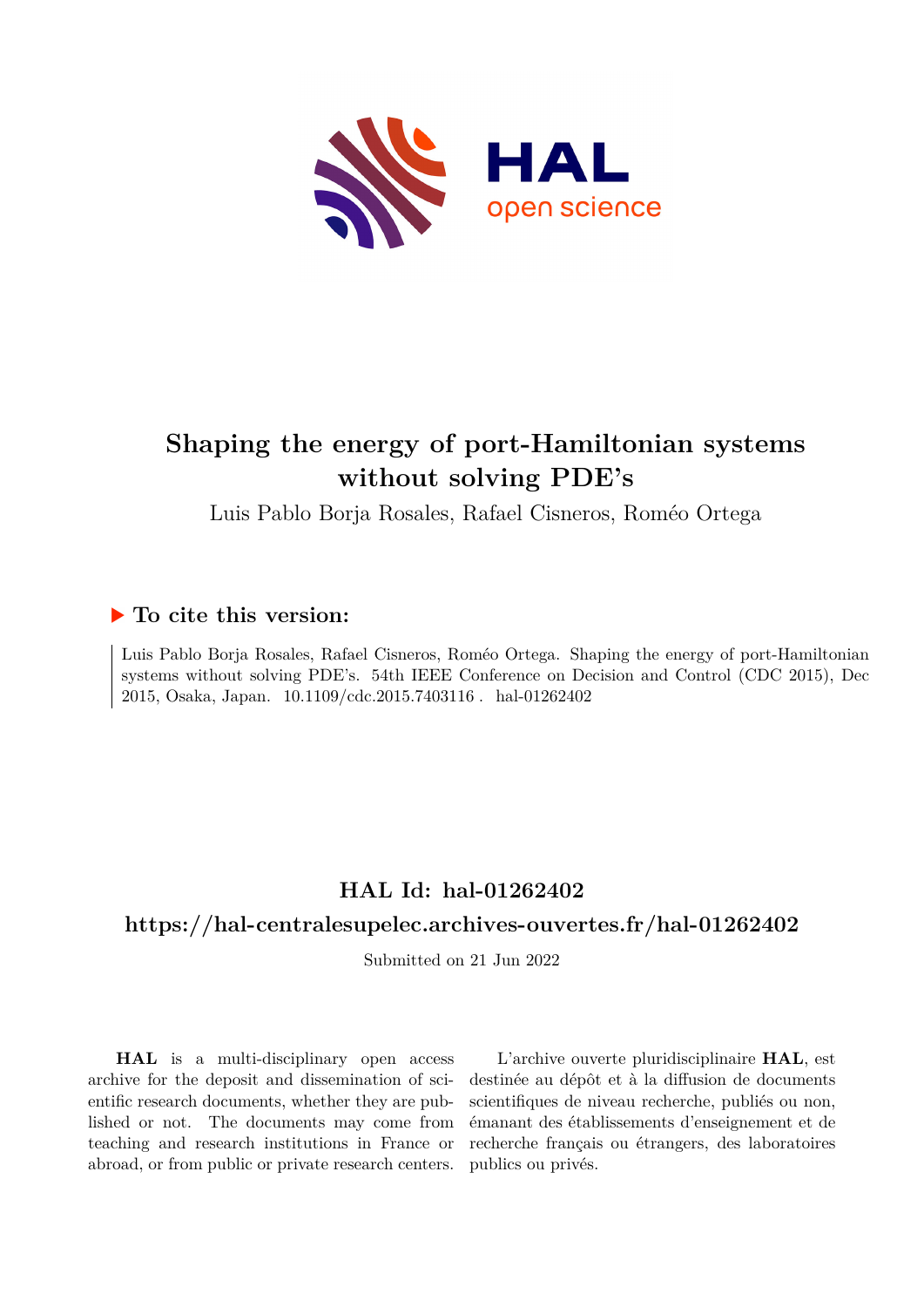# Shaping the Energy of Port–Hamiltonian Systems Without Solving PDE's

Pablo Borja, Rafael Cisneros and Romeo Ortega

Laboratoire des Signaux et Systèmes CNRS–Supelec Plateau du Moulon 91192 Gif-sur-Yvette, France luisp.borja[cisneros,ortega]@lss.supelec.fr

*Abstract*— Equilibrium stabilisation of nonlinear systems via energy shaping is a well–established, robust, passivity–based controller design technique. Unfortunately, its application is often stymied by the need to solve partial differential equations. In this paper a new, fully constructive, procedure to shape the energy for a class of *port–Hamiltonian* systems that *obviates* the solution of partial differential equations is proposed. Proceeding from the well–known passive, *power shaping* output we propose a nonlinear static state–feedback that preserves passivity of this output but with a *new storage function*. This function contains some tuning gains used to ensure it is positive definite, hence a suitable Lyapunov function for the closed–loop. Connections with other standard passivity–based controllers are indicated and it is shown that the new controller design is applicable to two benchmark examples.

*Index Terms*— Passivity, nonlinear systems, passivity–based control, Hamiltonian systems.

#### I. INTRODUCTION

Control of physical systems via energy shaping is a well– established technique whose roots can be traced back to Lagrange's and Dirichlet's work [1]. In the control community this fundamental concept was first introduced by Takegaki and Arimoto in [2] for mechanical systems and by Jonckheere in [3] for electromechanical systems. In [2] the Hamiltonian formalism is used to describe the system dynamics while the Euler–Lagrange formulation is used in [3]. To date, these two mathematical descriptions of the system dynamics are favoured to carry out the energy–shaping task with a lot of research devoted to the particular case of mechanical systems, see *e.g.*, [4], [5], [6] and references therein.

One of the central features of existing energy shaping techniques is the preservation in closed–loop of the original systems structure—either Lagrangian or Hamiltonian—and a key step is the identification of the energy (or Lagrangian) functions that can be assigned via feedback. This assignable energy functions are the solutions of the so–called *matching equations*, which are a set of partial differential equations (PDEs) that need to be solved to complete the controller design. A lot of research effort has been devoted to the solution of the matching equations—see *e.g.*, [7], [8], [9], [10], [11], [12], [13]. Also, there is a large list of applications where it has been possible to solve these equations, including (almost) all basic pendular systems considered in the literature, motors, generators, power systems, power converters,

level control systems, etc.—see [14] for a partial list. In spite of that, this difficult key step remains the main stumbling block for the wider application of these methods.

In the recent paper [15] it has been proposed *for mechanical systems* to abandon the objective of structure preservation and attention has been concentrated on the energy shaping objective only. That is, we look for a static state– feedback that stabilizes the desired equilibrium assigning to the closed–loop a Lyapunov function of the same form as the energy function of the open–loop system but with new, desired inertia matrix and potential energy function. However, it was *not required* that the closed–loop system is a mechanical system with this Lyapunov function qualifying as its energy function. In this way, the need to solve the matching equations is avoided.

In this paper we pursue the same research line considering the more general case of *port–Hamiltonian* (pH) systems [16] of the form  $\dot{x} = F(x)\nabla H(x) + g(x)u$ , where  $F(x)$  +  $F^+(x) \leq 0$  and  $F(x)$  is full rank. The starting point of the design is the well–known *power shaping* output [17], which is known to define a passive output for the pH system with storage function its energy function  $H(x)$ . Assuming that this output is "integrable", the next step is the design of a nonlinear static state–feedback that preserves this passive output but now with a *new storage function*. The latter is constructed as the weighted sum of the original energy function and a quadratic term of the shifted "integral" of the power shaping output. The weighting gains and the aforementioned shifting constant are the degrees of freedom introduced to ensure *positive definiteness* of the new energy function, which then qualifies as a Lyapunov function for the closed–loop system. The condition of integrability of the power shaping output boils down to a classical integrability condition of the vector fields  $F^{-1}(x)g_i(x)$ , with  $g_i(x)$  the columns of the matrix  $g(x)$ , hence it can be readily verified.

The remaining of the paper is organized as follows. Section II presents the problem formulation and main assumptions on the pH system. The design of the energy shaping feedback is carried out in Section III. Section IV contains the main stabilization result. Section V explores the relationship between the new controller design and the two well–known passivity–based control (PBC) techniques of energy balancing (EB–PBC) [18], [19] and interconnection and damping assignment (IDA–PBC) [14]. In Section VI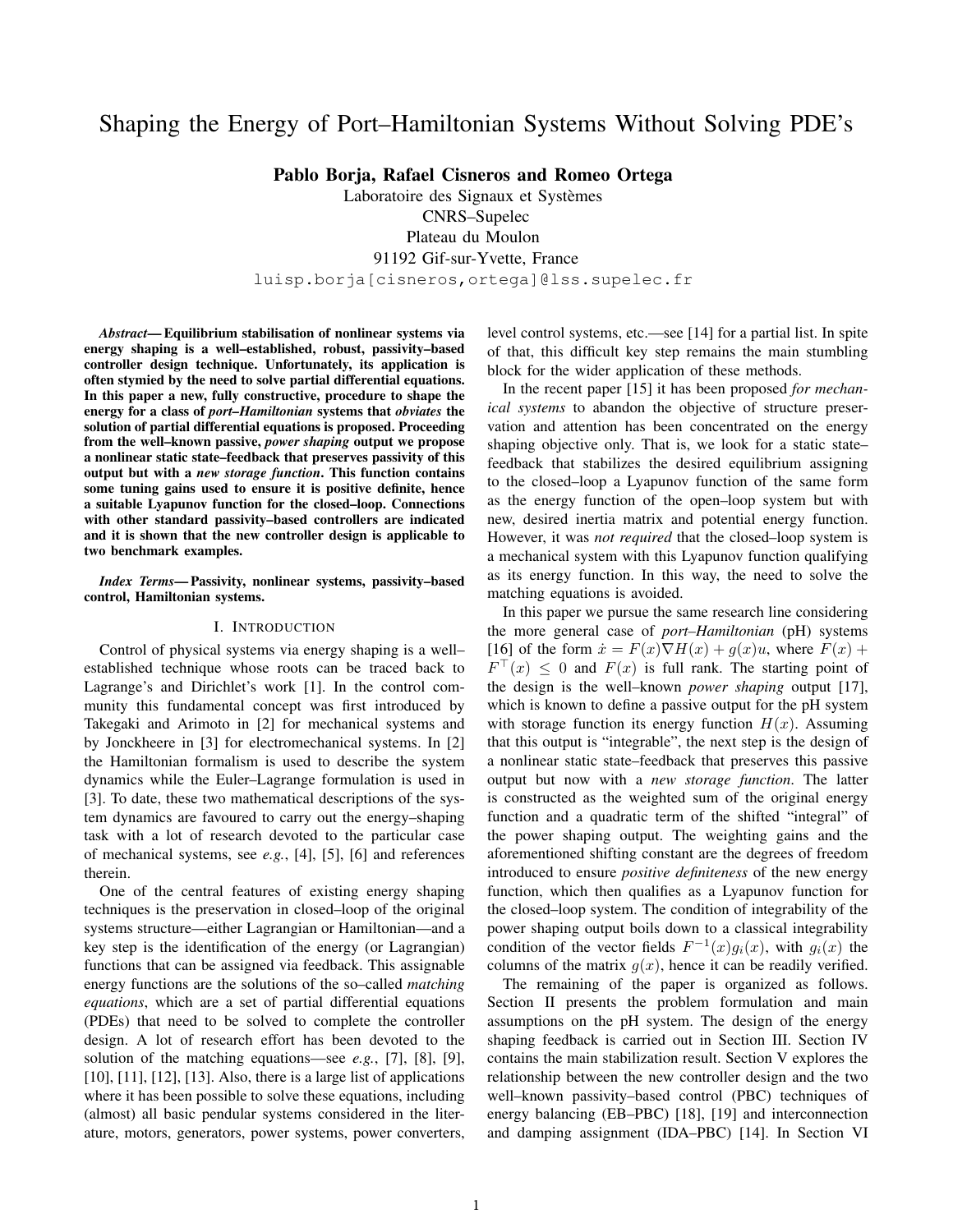we show that the method is applicable to two benchmark examples and, to study the limitations of the technique, consider the case of LTI systems. In particular, we prove that, unlike general IDA–PBC of LTI systems but similarly to the case of IDA–PBC of mechanical systems [20], stabilisability of the LTI system is not enough to ensure that the proposed controller yields a stable closed–loop system. The paper is wrapped–up with concluding remarks and future research in Section VII.

Notation For  $x \in \mathbb{R}^n$ ,  $S \in \mathbb{R}^{n \times n}$ ,  $S = S^{\top} > 0$ , we denote the Euclidean norm  $|x|^2 := x^\top x$ , and the weighted– norm  $||x||_S^2 := x^\top S x$ . For a scalar function  $H : \mathbb{R}^n \to \mathbb{R}$ we denote  $\nabla_x H(x) = \left(\frac{\partial H(x)}{\partial x}\right)^\top$ . For vector functions  $C: \mathbb{R}^n \to \mathbb{R}^m$ , we define its (transposed) Jacobian matrix  $\nabla \mathcal{C}(x) = [\nabla \mathcal{C}_1(x), \ldots, \nabla \mathcal{C}_m(x)].$  For any mapping F:  $\mathbb{R}^n \to \mathbb{R}^{p \times q}$  and the distinguished element  $x_* \in \mathbb{R}^n$  we denote the constant matrix  $F_* := F(x_*)$ . We define the pseudoinverse of a full-rank matrix  $G \in \mathbb{R}^{n \times m}$  as  $G^{\dagger} :=$  $(G<sup>T</sup>G)<sup>-1</sup>G<sup>T</sup>$ . When clear from the context the subindex of the operator  $\nabla$  and the arguments of the functions will be omitted. All the functions in the paper are assumed sufficiently smooth.

### II. PROBLEM FORMULATION AND MAIN ASSUMPTIONS

The standard representation of pH systems is of the form

$$
\dot{x} = [\mathcal{J}(x) - \mathcal{R}(x)]\nabla H(x) + g(x)u,\tag{1}
$$

where  $x \in \mathbb{R}^n$  is the state vector,  $u \in \mathbb{R}^m$ ,  $m \leq n$ , is the control vector,  $H : \mathbb{R}^n \to \mathbb{R}$  is the systems stored energy,  $\mathcal{J}, \mathcal{R} : \mathbb{R}^n \to \mathbb{R}^{n \times n}$ , with  $\mathcal{J}(x) = -\mathcal{J}^\top(x)$  and  $\mathcal{R}(x) =$  $\mathcal{R}^+(x) \geq 0$ , are the interconnection and damping matrices, respectively, and  $g : \mathbb{R}^n \to \mathbb{R}^{n \times m}$  is the input matrix, which is full rank. To simplify the notation in the sequel we define the matrix  $F: \mathbb{R}^n \to \mathbb{R}^{n \times n}$ 

$$
F(x) := \mathcal{J}(x) - \mathcal{R}(x).
$$

The *control objective* is to stabilise an equilibrium  $x_*,$ which is an element of the set of assignable equilibria given by

$$
\mathcal{E} := \left\{ x \in \mathbb{R}^n \mid g^\perp(x) F(x) \nabla H(x) = 0 \right\}.
$$
 (2)

The following assumptions identify the class of pH systems for which the proposed control strategy is applicable.

*Assumption 1:* The matrix  $F(x)$  is *full rank*.

*Assumption 2:* The vector fields  $F^{-1}(x)g_i(x)$ , with  $g_i(x)$ ,  $i = 1, \ldots, m$ , the columns of the matrix  $g(x)$ , are *gradient vector fields.* That is,

$$
\nabla \left( F^{-1}(x) g_i(x) \right) = \left[ \nabla \left( F^{-1}(x) g_i(x) \right) \right]^\top.
$$

If Assumption 1 holds, it is possible to define the *power shaping output* as follows

$$
y_{\text{PS}} := -g^{\top}(x)F^{-\top}(x)[F(x)\nabla H(x) + g(x)u].
$$
 (3)

As shown in [17], [19]  $y_{PS}$  is a cyclo–passive output for the pH system (1) with storage function  $H(x)$ . More precisely, the following dissipation inequality holds

$$
\dot{H} \le u^\top y_{\text{PS}}.\tag{4}
$$

Noting that  $y_{PS}$  may be written as

$$
y_{\rm PS} = -g^{\top}(x)F^{-\top}(x)\dot{x} \tag{5}
$$

and recalling Poincare's Lemma it is easy to see that Assumption 2 ensures the existence of a function  $\gamma : \mathbb{R}^n \to \mathbb{R}^m$ such that

$$
\dot{\gamma} = (\nabla \gamma)^{\top} \dot{x} = y_{\text{PS}},\tag{6}
$$

with  $y_{PS}$  defined in (3).

### III. ENERGY SHAPING

In this section we define a static state–feedback such that the system (1) in closed–loop with this control preserves passivity of the mapping  $v \mapsto y_{\text{PS}}$  but with a suitably *modified storage function*.

*Proposition 1:* Suppose Assumptions 1 and 2 hold. Define the mapping  $u_{BC} : \mathbb{R}^n \to \mathbb{R}^m$ 

$$
u_{\text{BC}}(x) := [k_e I - k_a g^\top(x) F^{-\top}(x) g(x)]^{-1} [v - K_I(\gamma(x) + C) + k_a g^\top(x) F^{-\top}(x) F(x) \nabla H(x)] \tag{7}
$$

 $where<sup>1</sup>$ 

$$
\nabla \gamma(x) := -F^{-1}(x)g(x) \tag{8}
$$

and  $k_a, k_e \in \mathbb{R}_+$ ,  $C \in \mathbb{R}^m$ ,  $K_I \in \mathbb{R}^{m \times m}$  with  $K_I = K_I^{\top} >$ 0 are *free parameters*. The system (1) in closed–loop with the control  $u = u_{BC}(x)$  defines a cyclo–passive mapping  $v \mapsto y_{PS}$ with storage function

$$
H_d(x) = k_e H(x) + \frac{1}{2} ||\gamma(x) + C||_{K_I}^2.
$$
 (9)  
Proof: From (9) we get

$$
\dot{H}_d = k_e \dot{H} + y_{PS}^{\top} K_I(\gamma + C)
$$
\n
$$
\leq y_{PS}^{\top} [k_e u + K_I(\gamma + C)]
$$
\n
$$
= y_{PS}^{\top} [v + k_a g^{\top} F^{-\top} F \nabla H + k_a g^{\top} F^{-\top} g u]
$$
\n
$$
= y_{PS}^{\top} (v - k_a y_{PS})
$$
\n
$$
\leq y_{PS}^{\top} v,
$$

where we used  $(6)$  in the first equality,  $(4)$  in the first inequality and (7) and (3) for the second and third equality, respectively.

 $\blacksquare$ 

From (6) we have that

$$
\gamma(x(t)) = \int_0^t y_{\rm PS}(x(\tau)) d\tau + \gamma(x(0)),
$$

where we recall that  $y_{PS}$  is defined in (3). Hence, the second term in the new storage function (9) may be interpreted as the *integral* of  $y_{PS}$ . This establishes a connection with the PI–like controllers proposed for mechanical systems in [15].

<sup>&</sup>lt;sup>1</sup>Notice that the existence of  $\gamma(x)$  is ensured by Assumption 2.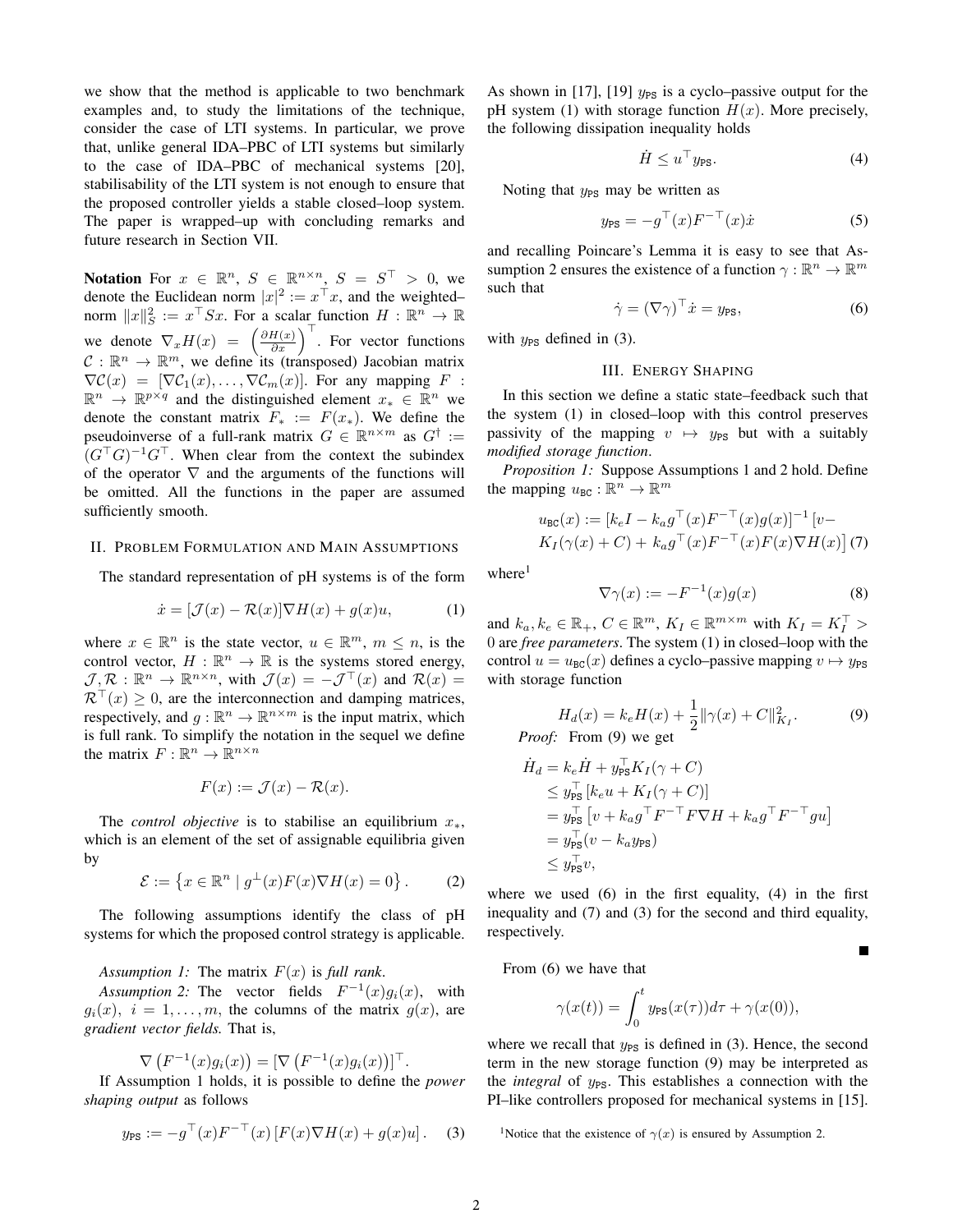### IV. STABILIZATION

From Proposition 1 it is clear that if the new storage function  $H_d(x)$  is positive definite (with respect to the desired equilibrium x∗) it qualifies as a *bona fide* Lyapunov function for the closed–loop system (with  $v = 0$ ) that ensures stability of  $x<sub>*</sub>$ . This fact is enunciated in the proposition below where we also give easily verifiable conditions for .

*Proposition 2:* Consider the system (1), verifying Assumptions 1 and 2, in closed–loop with the control  $u =$  $u_{BC}(x)$ , with  $v = 0$ , where  $u_{BC}(x)$  is given by (7).

(i) If 
$$
x_* \in \mathcal{E}
$$
 and

$$
x_* = \arg\min H_d(x),\tag{10}
$$

with  $H_d(x)$  defined in (9), then  $x_*$  is *stable* (in the sense of Lyapunov) with Lyapunov function  $H_d(x)$ . It is *asymptotically* stable If  $y_{PS}$ , defined in (3) is detectable, that is, if the following implication is true

$$
\[y_{\text{PS}}(t) \equiv 0 \Rightarrow \lim_{t \to \infty} x(t) = x_*\].
$$

(ii) Condition (10) holds if the following inequality is satisfied

$$
(\nabla^2 H_d)_* > 0. \tag{11}
$$

*Proof:* The proof of (i) follows from the fact that  $H_d(x)$ is positive definite with

$$
\dot{H}_d = -k_a |y_{\rm PS}|^2 \le 0,
$$

and classical Lyapunov theory [21].

To establish (ii) first notice that from (5) and (6) the control (7) reduces to

$$
u = -\frac{1}{k_e} \left[ K_I(\gamma + C) + k_a y_{\text{PS}} \right]. \tag{12}
$$

Since at the equilibrium  $y_{PS_*} = 0$ , then (12) becomes

$$
u_* = -\frac{1}{k_e} K_I(\gamma_* + C)
$$
 (13)

also, from (1)

$$
(\nabla H)_* = -F_*^{-1} g_* u_*
$$
  
= 
$$
\frac{1}{k_e} F_*^{-1} g_* K_I(\gamma_* + C)
$$
 (14)

where the last equation was obtained from the substitution of (13). On the other hand,

$$
(\nabla H_d)_* = k_e (\nabla H)_* + (\nabla \gamma)_* K_I (\gamma_* + C)
$$
  
=  $k_e (\nabla H)_* - F_*^{-1} g_* K_I (\gamma_* + C).$  (15)

Replacing (14) in (15) we have  $(\nabla H_d)_* = 0$  which ensures that  $x<sub>*</sub>$  is a critical point of the closed–loop system. The proof is completed noting that, the inequality (11) implies that (10) holds.

*Remark 1:* From (15) it is clear that—for the purpose of stabilization—the constant vector C, which ensures  $x_*$  is an equilibrium point of the closed–loop, is *uniquely defined* by

$$
C := k_e K_I^{-1} g_*^{\dagger} F_*(\nabla H)_* - \gamma_*.
$$
 (16)

### V. RELATION WITH CLASSICAL PBCS

In this section we discuss the relationship between the new controller and the classical PBC techniques of EB and IDA.<sup>2</sup> It should be underscored that, in contrast with these PBC design techniques, the proposed method does not preserve in general—the pH structure in closed–loop, but we will show that for some particular choice of the tuning gains it does.

# *A. Energy–balancing PBC*

The basic idea of EB–PBC (with the output  $y_{PS}$ ) is to look for state feedbacks  $u_{EB}: \mathbb{R}^n \to \mathbb{R}^m$  such that

$$
\dot{H}_a = - u_{\text{EB}}^\top y_{\text{PS}},
$$

for some "added" energy function  $H_a$  :  $\mathbb{R}^n \to \mathbb{R}$ . In this case, setting  $u = u_{EB}(x)$  transforms the cyclo–pasivity inequality (4) into

$$
\dot{H} + \dot{H}_a \leq 0,
$$

and if  $H(x) + H_a(x)$  is positive definite the closed–loop system will have a stable equilibrium at  $x<sub>*</sub>$ . The following proposition states that, for a suitable choice of the tuning gains, the new controller.

*Proposition 3:* Consider the pH system (1) verifying Assumptions 1 and 2. Fix the gains of the mapping  $u_{BC}(x)$  as  $k_e = 1$  and  $k_a = 0$ . Then, the control  $u = u_{BC}(x)$ , with  $v = 0$ , is an EB–PBC with added energy function

$$
H_a(x) := \frac{1}{2} ||\gamma(x) + C||_{K_I}^2.
$$
 (17)

П

*Proof:* For  $v = 0, k_a = 0$  and  $k_e = 1$  the mapping  $u_{\text{BC}}(x)$  reduces to

$$
u_{\rm BC}(x) = -K_I[\gamma(x) + C].
$$

On the other hand, from (17) we have

$$
\dot{H}_a = y_{\text{PS}}^\top K_I(\gamma + C) = -y_{\text{PS}}^\top u_{\text{BC}},
$$

completing the proof.

### *B. Interconnection and damping assignment PBC*

In IDA–PBC we fix desired interconnection and damping matrices, hence, fix a matrix  $F_d : \mathbb{R}^n \to \mathbb{R}^{n \times n}$  such that

$$
F_d(x) + F_d^{\top}(x) \le 0,
$$

and look for a control  $u = u_{\text{IDA}}(x)$  such that the closed–loop has the form

$$
\dot{x} = F_d(x)\nabla H_{\text{IDA}}(x);
$$

for some energy function  $H_{\text{IDA}} : \mathbb{R}^n \to \mathbb{R}$ , which has a minimum at the desired equilibrium. It is easy to show that the assignable energy functions  $H_{\text{IDA}}(x)$  are characterised by the solutions of the following PDE

$$
g^{\perp}(x)\left[F_d(x)\nabla H_{\text{IDA}}(x) - F(x)\nabla H(x)\right] = 0,\qquad(18)
$$

and the control is univocally defined as

$$
u_{\text{IDA}}(x) := g^{\dagger}(x) \left[ F_d(x) \nabla H_{\text{IDA}}(x) - F(x) \nabla H(x) \right] \tag{19}
$$

<sup>2</sup>The interested reader is referred to [18], [19] for further details on EB-PBC and IDA–PBC.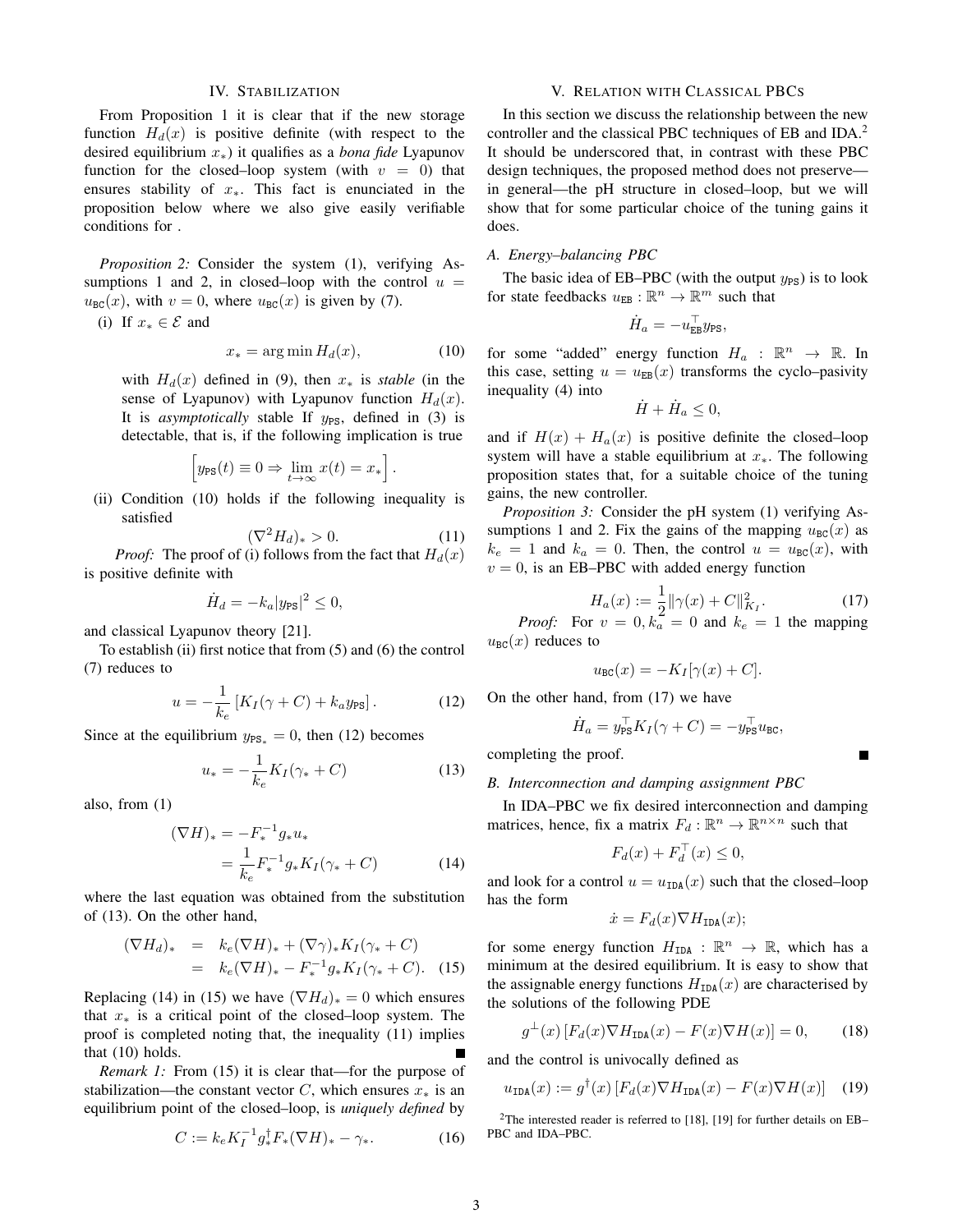The proposition below establishes the relation between IDA–PBC and Proposition 1.

*Proposition 4:* Consider the pH system (1) verifying Assumptions 1 and 2. Fix the gain of the mapping  $u_{BC}(x)$  as  $k_a = 0$  and select the desired interconnection and damping matrices as

$$
F_d(x) = \frac{1}{k_e} F(x).
$$

Then, the energy function  $H_d(x)$  defined in (9) and the control  $u = u_{BC}(x)$ , with  $v = 0$ , given in (7) satisfy the IDA–PBC equations (18) and (19), respectively.

*Proof:* Replacing the gradient of  $H_d(x)$ , given by

$$
\nabla H_d(x) = k_e \nabla H(x) - F^{-1}(x)g(x)K_I(\gamma(x) + C),
$$

in the PDE (18) we get

$$
g^{\perp} \left\{ F_d \left[ k_e \nabla H - F^{-1} g K_I(\gamma + C) \right] - F \nabla H \right\} =
$$
  

$$
g^{\perp} \left\{ \frac{1}{k_e} F \left[ k_e \nabla H - F^{-1} g K_I(\gamma + C) \right] - F \nabla H \right\} = 0.
$$

On the other hand, the control law (7) is given by

$$
u_{\rm BC}(x) = -\frac{1}{k_e} K_I(\gamma(x) + C), \tag{20}
$$

furthermore

$$
u_{\text{IDA}} = g^{\dagger} \left\{ F_d \left[ k_e \nabla H - F^{-1} g K_I (\gamma + C) \right] - F \nabla H \right\}
$$
  
\n
$$
= g^{\dagger} \left\{ \frac{1}{k_e} F \left[ k_e \nabla H - F^{-1} g K_I (\gamma + C) \right] - F \nabla H \right\}
$$
  
\n
$$
= -\frac{1}{k_e} g^{\dagger} g K_I (\gamma + C) \tag{21}
$$

which coincides with (20).

## VI. EXAMPLES

In this section we apply the proposed controller to two physical systems and investigate, with the example of LTI systems, the limitations of the method.

#### *A. Micro electro–mechanical optical switch [22]*

Consider the optical switch system with pH model

$$
\dot{x} = \begin{bmatrix} 0 & 1 & 0 \\ -1 & -b & 0 \\ 0 & 0 & -\frac{1}{r} \end{bmatrix} \nabla H(x) + \begin{bmatrix} 0 \\ 0 \\ \frac{1}{r} \end{bmatrix} u
$$

and energy function

$$
H(x) = \frac{1}{2m}x_2^2 + \frac{1}{2}a_1x_1^2 + \frac{1}{4}a_2x_1^4 + \frac{1}{2c_1(x_1 + c_0)}x_3^2,
$$

where  $a_1 > 0, a_2 > 0$  are the spring constants,  $b > 0, r > 0$ are resistive elements,  $c_0 > 0, c_1 > 0$  are constants that determine the capacitance function and, finally,  $m > 0$ denotes the mass of the actuator. It is important to underscore the physical constraint  $x_1 > 0$ . The set of equilibria for this system is

$$
x_{2*} = 0
$$
,  $x_{3*} = (c_0 + x_{1*})\sqrt{2c_1x_{1*}(a_1 + a_2x_{1*}^2)}$ 

and the goal is to stabilize at  $x_{1*} > 0$ .

Some simple calculations prove that  $y_{PS} = \dot{x}_3$ , therefore  $\gamma(x) = x_3$ . Also, F is clearly full rank. Hence, Assumptions 1 and 2 hold. It only remains to show that (ii) of Proposition 2 holds. Since at the equilibrium

$$
(\nabla^2 H_d)_* = k_e \begin{bmatrix} a_1 + 3a_2x_{1*}^2 + d_1^2d_2 & 0 & -d_1d_2 \\ 0 & \frac{1}{m} & 0 \\ -d_1d_2 & 0 & d_2 \end{bmatrix} + K_I \text{diag}(0, 0, 1)
$$

where

$$
d_1 := \sqrt{2c_1x_{1*}(a_1 + a_2x_{1*}^2)}, \quad d_2 := \frac{1}{c_1(c_0 + x_{1*})},
$$

then for all  $K_I > 0, k_e > 0$  the condition (11) holds. Hence,  $x<sub>*</sub>$  is a stable equilibrium for the closed–loop system.

#### *B. Magnetic levitation system [23]*

In this example we show that, including coordinate changes—as proposed in [5]—it is possible to add a new degree of freedom to the design. First, we will prove that in the natural cordinates considered in [23] the proposed method is not applicable. The pH model is given by

$$
\dot{x} = \begin{bmatrix} 0 & 1 & 0 & 0 \\ -1 & 0 & 0 & 0 \\ 0 & 0 & -r_2 & \frac{1}{c} \\ 0 & 0 & -\frac{1}{c} & -\frac{1}{r_1c^2} \end{bmatrix} \nabla H(x) + \begin{bmatrix} 0 \\ 0 \\ 0 \\ \frac{1}{r_1c} \end{bmatrix} u,
$$

with energy function

$$
H(x) = \frac{1}{2m}x_2^2 + mgx_1 + \frac{1}{2n}x_3^2(1 - x_1) + \frac{c}{2}x_4^2,
$$

where  $m > 0$  is the mass of the ball,  $r_1 > 0$  and  $c > 0$  are the parasite resistance and capacitance, respectively;  $n > 0$  is constant which depends on the number of coil turns,  $r_2 > 0$ is the coil resistance and  $g$  is the gravitational acceleration.

A physical constraint of this model is that  $1 > x_1 > 0$ . The set of equilibria is given by

$$
x_{2_*} = 0
$$
,  $x_{3_*} = \sqrt{2d_0}$ ,  $x_{4_*} = r_2(1 - x_{1_*})\sqrt{\frac{2mg}{n}}$ 

where  $d_0 = nmg$  and the control goal is to stabilize the system at an assignable equilibrium with a desired ball position,  $x_{1*}$ , satisfying the constraints.

In this example

$$
y_{\rm PS} = \frac{1}{\bar{r}} (\dot{x}_3 + r_2 c \dot{x}_4), \tag{22}
$$

whose time integration defines  $\gamma(x)$  as follows

$$
\gamma = \frac{1}{\bar{r}}(x_3 + r_2 c x_4)
$$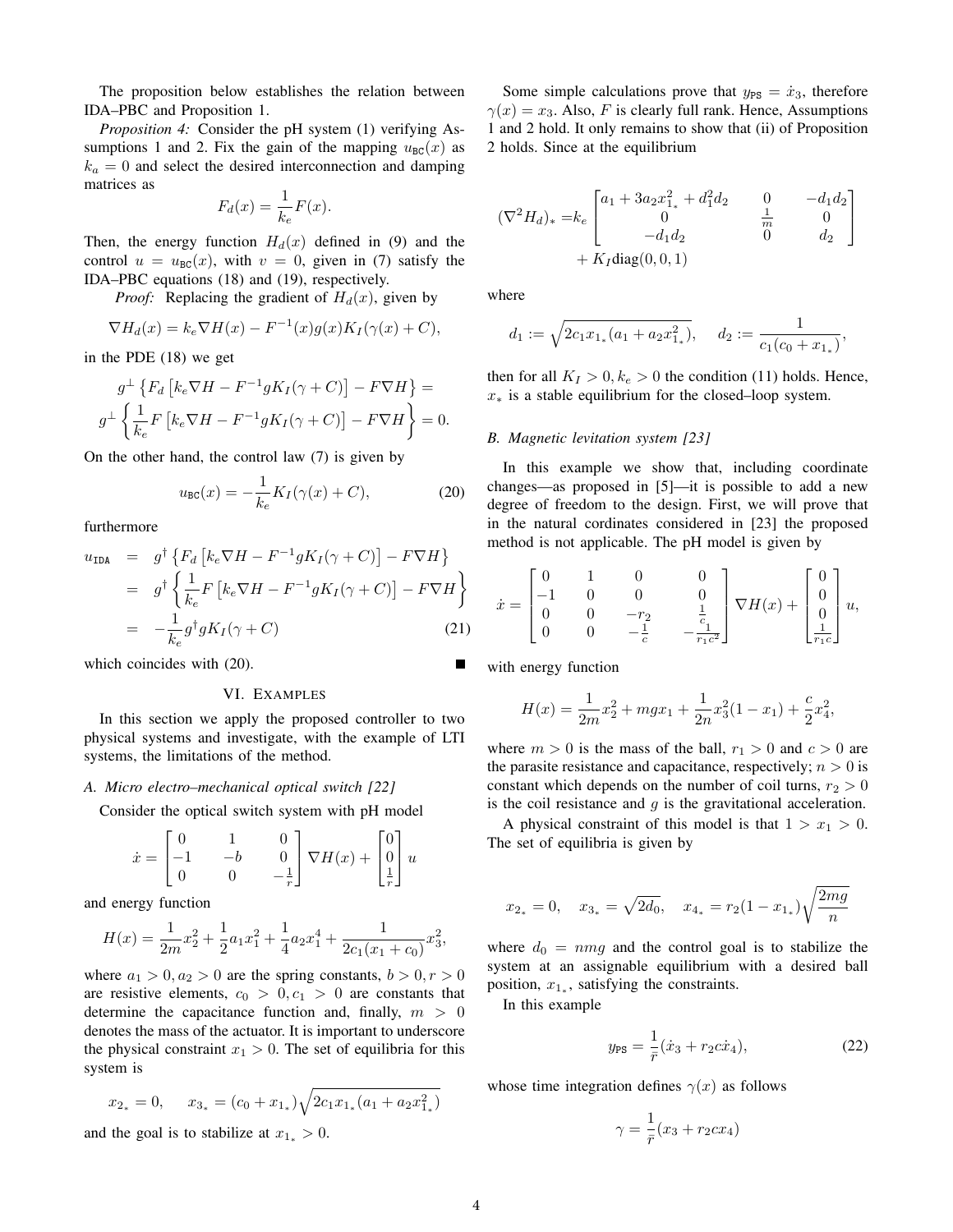where  $\bar{r} = r_1 + r_2$ . The Hessian of the energy function (9) is, then, given by

$$
\nabla^2 H_d = k_e \begin{bmatrix}\n0 & 0 & -\frac{1}{n}x_3 & 0 \\
0 & \frac{1}{m} & 0 & 0 \\
-\frac{1}{n}x_3 & 0 & \frac{1}{n}(1-x_1) & 0 \\
0 & 0 & 0 & 0 & c\n\end{bmatrix}
$$
\n
$$
+ \frac{K_I}{\bar{r}^2} \begin{bmatrix}\n0 & 0 & 0 & 0 & 0 \\
0 & 0 & 0 & 0 & 0 \\
0 & 0 & 1 & r_2c \\
0 & 0 & r_2c & r_2^2c^2\n\end{bmatrix}
$$

which clearly is *not positive definite*, consequently the proposed method is not applicable to this system.

The source of the problem stems from the fact that with the power shaping output given by (22) the respective  $\gamma$  cannot shape the energy in the first coordinate, which is needed to ensure (11). To overcome this problem we propose the coordinate change

$$
z = \text{col}(x_1, x_2, x_3\sqrt{1 - x_1}, x_4). \tag{23}
$$

The system in the new coordinates is given by

$$
\dot{z} = \bar{F}\nabla\bar{H}(z) + \bar{g}u
$$

where  $\bar{g} := \text{col}(0, 0, 0, \frac{1}{r_1 c})$  and

$$
\bar{F} := \begin{bmatrix} 0 & 1 & 0 & 0 \\ -1 & 0 & \frac{z_3}{2(1-z_1)} & 0 \\ 0 & -\frac{z_3}{2(1-z_1)} & -r_2(1-z_1) & \frac{\sqrt{1-z_1}}{c} \\ 0 & 0 & -\frac{\sqrt{1-z_1}}{c} & -\frac{1}{r_1c^2} \end{bmatrix}.
$$

Its energy function and power shaping output are, respectively,

$$
\bar{H}(z) = \frac{1}{2m}z_2^2 + mgz_1 + \frac{1}{2n}z_3^2 + \frac{c}{2}z_4^2,
$$
\n
$$
\bar{y}_{\text{PS}} = \frac{1}{\bar{r}} \left[ \frac{1}{2} \frac{z_3}{(1 - z_1)^{\frac{3}{2}}} \dot{z}_1 + \frac{1}{\sqrt{1 - z_1}} \dot{z}_3 + r_2 c \dot{z}_4 \right].
$$

Since Assumptions 1 and 2 are invariant under the change of coordinates (23), they are still satisfied. Furthermore,

$$
\bar{\gamma}(z) = \frac{1}{\bar{r}} \left( \frac{z_3}{\sqrt{1 - z_1}} + r_2 c z_4 \right).
$$

Notice that it is possible to shape the energy in the first coordinate since the second partial derivative of  $\bar{\gamma}$  with respect to  $z_1$  is different to zero.

The set of equilibria in the new coordinates is  $z_{2*} = 0$ ,

$$
z_{3_*} = x_{3_*} \sqrt{1 - z_{1_*}},
$$
  $z_{4_*} = r_2 (1 - z_{1_*}) \sqrt{\frac{2mg}{n}}.$ 

Some simple computations prove that

$$
(\nabla^2 H_d)_* = k_e \text{diag}\left(0, \frac{1}{m}, \frac{1}{m}, c\right)
$$
  
+  $\frac{K_I}{\bar{r}^2} \begin{bmatrix} \frac{d_1}{(1-z_{1_*})^2} & 0 & \frac{d_2}{(1-z_{1_*})^{\frac{3}{2}}} & \frac{d_3}{1-z_{1_*}} \\ 0 & 0 & 0 & 0 \\ \frac{d_2}{(1-z_{1_*})^{\frac{3}{2}}} & 0 & \frac{1}{1-z_{1_*}} & \frac{r_2 c}{\sqrt{1-z_{1_*}}} \\ \frac{d_3}{1-z_{1_*}} & 0 & \frac{r_2 c}{\sqrt{1-z_{1_*}}} & r_2^2 c^2 \end{bmatrix}$ 

where we defined

$$
d_1 := \frac{3}{4}\bar{r}\sqrt{2d_0} + \frac{1}{2}d_0
$$
,  $d_2 := \frac{1}{2}\bar{r} + \sqrt{\frac{d_0}{2}}$ ,  $d_3 := r_2 c \sqrt{\frac{d_0}{2}}$ .

It is easy to see that, with an appropriate selection of  $k_e$  and  $K_I$ , condition (11) holds and so, the stabilisation objective is achieved with the proposed controller.

#### *C. LTI systems: Stabilisability is not enough*

In the important paper [24] it was shown that IDA–PBC for LTI systems is a *universal stabiliser*, in the sense that it is applicable to all stabilisable systems. On the other hand, it was shown in [20] that stabilisability is *not enough* for IDA–PBC of mechanical system, but a stronger condition must be imposed on the system for stabilisation with IDA–PBC—see Proposition 4.1 in [20].

The difference between these two cases is that, while for general IDA–PBC there is no constraint on the structure of the desired energy function, for mechanical systems a *particular structure* is imposed to it. Since in the methodology proposed in this paper there is also a constraint on the desired energy function, namely (9), it is expected that a condition stronger than stabilisability should be imposed for the method to apply.

Now, recall that for LTI systems the energy function is of the form  $H(x) = \frac{1}{2}x^{\top}Qx$ , the matrices F and g are constant and, without loss of generality, we can take  $x_* = 0$ . Therefore, the control (7) becomes a simple linear, state–feedback of the form  $u_{BC}(x) = Kx$  with

$$
K := \left(k_e I - k_a g^{\top} F^{-\top} g\right)^{-1} \left(k_a g^{\top} F^{-\top} F Q + K_I g^{\top} F^{-\top}\right),\tag{24}
$$

where we have set the vector  $C = 0$ . To prove the aforementioned conjecture we will construct an LTI, stabilisable pH system for which the controller (24) yields an unstable closed–loop system for all values of the tuning gains  $k_e, k_a, K_I$ . It is important to note that the Lyapunov stability test utilised in Proposition 2 is sufficient, but not necessary—even for LTI systems. Therefore, instability must be proved checking directly the closed–loop system matrix. Also, the sign constraints imposed to the tuning gains, which are required to ensure positivity of the shaped energy function, need not be imposed in the LTI case where, as indicated above, a stability analysis—other than Lyapunov—will be carried out.

Consider the following controllable, LTI system

$$
\dot{x} = \begin{bmatrix} 0 & 1 \\ a_1 & 1 - a_1 \end{bmatrix} x + \begin{bmatrix} 0 \\ 1 \end{bmatrix} u.
$$
 (25)

Some simple calculations show that it admits a pH representation

$$
\dot{x} = FQx + gu \tag{26}
$$

with  $g := \text{col}(0, 1)$ ,

$$
F := \begin{bmatrix} -1 & a_1 \\ \frac{1}{2}a_1 & -a_1^2 \end{bmatrix}, \quad Q := -\frac{2}{a_1^2} \begin{bmatrix} a_1^2 & a_1 \\ a_1 & 1 - \frac{a_1}{2} \end{bmatrix}, \tag{27}
$$

which satisfies  $F + F^{\top} < 0$  and Assumption 1.<sup>3</sup>

*Proposition 5:* Consider the LTI, pH system (26), (27) in closed–loop with the controller (24). For all values of the controller gains  $k_e$ ,  $k_a$  and  $K_I$  the closed–loop system is unstable. *Proof:* The closed–loop system is given by

$$
\dot{x} = \begin{bmatrix} 0 & 1 \\ a_1 - a_1 \tilde{k} & 1 - a_1 - \tilde{k} \end{bmatrix} x
$$

where

$$
\tilde{k} := \frac{2}{a_1^2} \left( k_e + \frac{2k_a}{a_1^2} \right)^{-1} (K_I + k_a).
$$

<sup>3</sup>Assumption 2 is always satisfied for single input LTI systems.